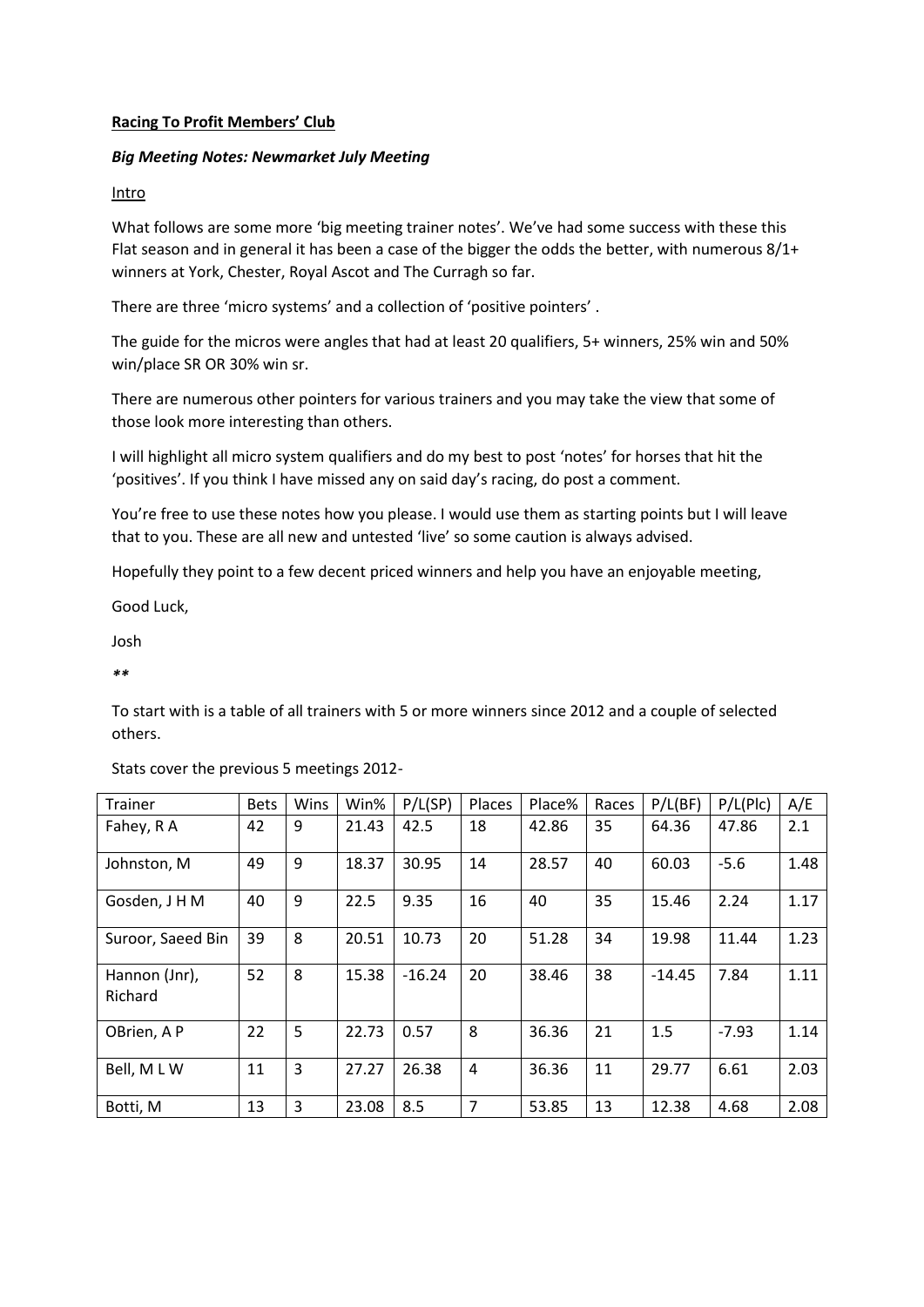## **Richard Fahey**

## **Micro 1**

- 2yo / 3yo+ races only (not 3yo only)
- 20/1 or shorter SP (guide)

|      | <b>Bets</b>   | <b>Wins</b> | Win%  | P/L(SP) | <b>Places</b> | Place% | <b>ROI(SP)</b> | P/L(BF) | P/L(Plc) | A/E   |
|------|---------------|-------------|-------|---------|---------------|--------|----------------|---------|----------|-------|
| ALL  | 22            | 8           | 36.36 | 54.5    | 13            | 59.09  | 247.73         | 75.6    | 16.93    | 2.56  |
|      |               |             |       |         |               |        |                |         |          |       |
| 2016 | 4             | 0           | 0     | -4      | 3             | 75     | $-100$         | -4      | 4.08     | 0     |
| 2015 | 5             | 3           | 60    | 23.25   | 4             | 80     | 465            | 31.33   | 7.35     | 4.62  |
| 2014 |               | 1           | 14.29 | 6       | 2             | 28.57  | 85.71          | 9.59    | $-0.85$  | 0.96  |
| 2013 | 4             | 2           | 50    | 2.75    | 2             | 50     | 68.75          | 3.16    | $-0.58$  | 2.35  |
| 2012 | $\mathfrak z$ | 2           | 100   | 26.5    | 2             | 100    | 1325           | 35.53   | 6.93     | 11.11 |

Note: Those going off over 20/1 are 0/7,1p with the place at 50/1. So, something to keep an eye on. A big one may drop in one year.

## **Positives**

- Horse Up 1 furlong from last run
	- $O$  4/11,5p, +30 BFSP
		- 0/3,0p in 3yo only
- *Horse had won at least once on last 3 starts* 
	- o *6/21, 9 p, +36 BFSP*
	- o Includes the one 3yo only race winner
- Horse Aged 4 or 5
	- o 5/13,9p, +69 BFSP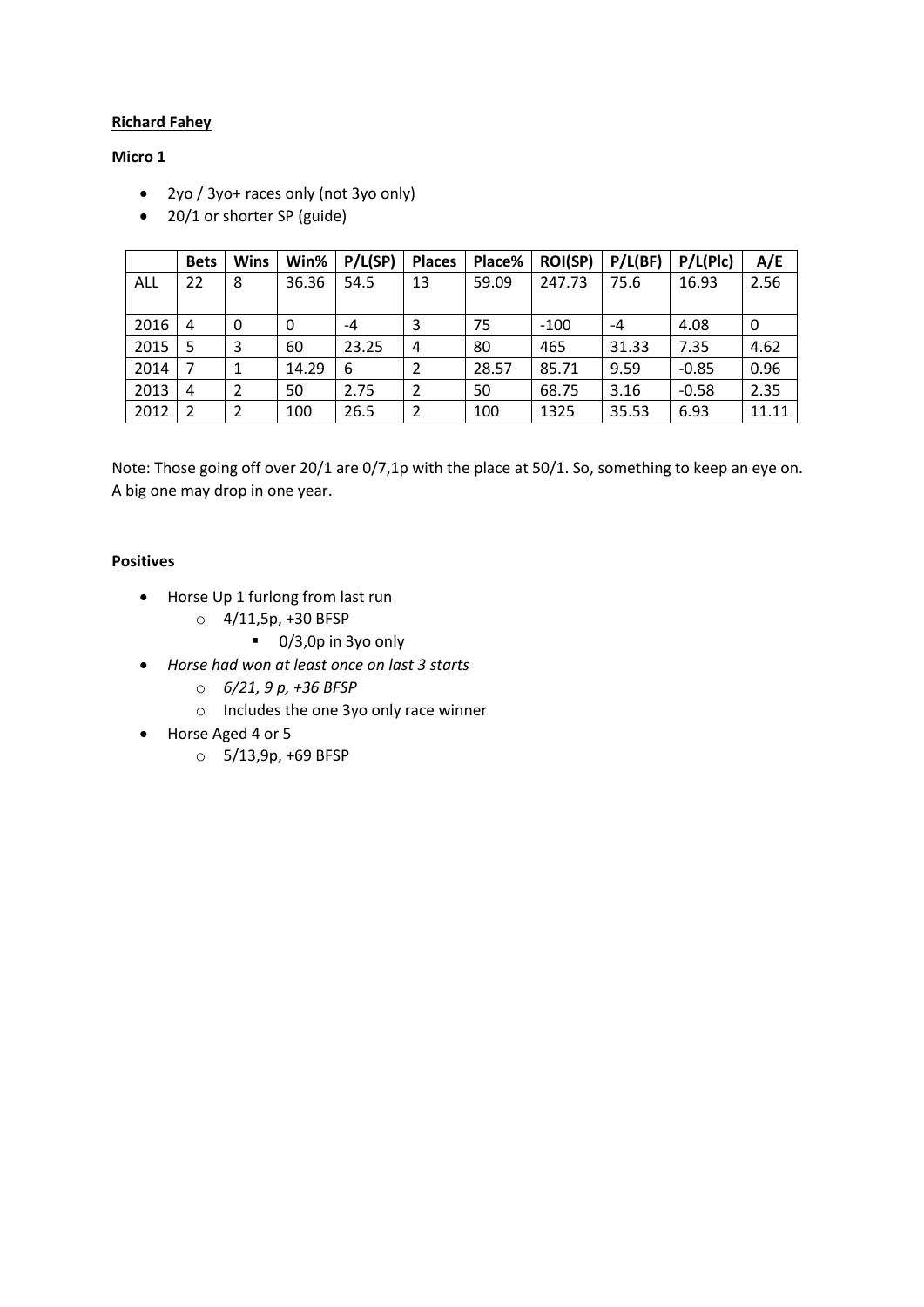# **Mark Johnston**

# **Micro 2**

- 8f or further
- Any Odds

|      | <b>Bets</b> | <b>Wins</b>   | Win%  | P/L(SP) | <b>Places</b> | Place% | <b>ROI(SP)</b> | P/L(BF) | P/L(Plc) | A/E  |
|------|-------------|---------------|-------|---------|---------------|--------|----------------|---------|----------|------|
| ALL  | 22          |               | 31.82 | 44.75   | 8             | 36.36  | 203.41         | 73.76   | 7.33     | 2.63 |
| 2016 | 5           | 2             | 40    | 25      |               | 40     | 500            | 49.78   | 9.55     | 4.08 |
| 2015 | 3           | 1             | 33.33 | 10      |               | 33.33  | 333.33         | 14.15   | 1.61     | 3.57 |
| 2014 | 3           | $\mathcal{P}$ | 66.67 | 7.75    | $\mathcal{P}$ | 66.67  | 258.33         | 7.16    | 0.39     | 3.51 |
| 2013 |             |               | 28.57 | 6       | 3             | 42.86  | 85.71          | 6.67    | $-0.22$  | 2    |
| 2012 | 4           | 0             | 0     | -4      | 0             | 0      | $-100$         | -4      | -4       | 0    |

Note: 12/1 or shorter SP: 6/14,7p,+31 BFSP

## **Positives**

- 3 year old only races : 7/23,7p,+70 BFSP
- Up 2f from last run: 3/7,3p,+70 BFSP
- 1 run at track previously: 4/10,4p,+19 BFSP
- 4-6 runs this season/10-12f : 5/8,5p,+81 BFSP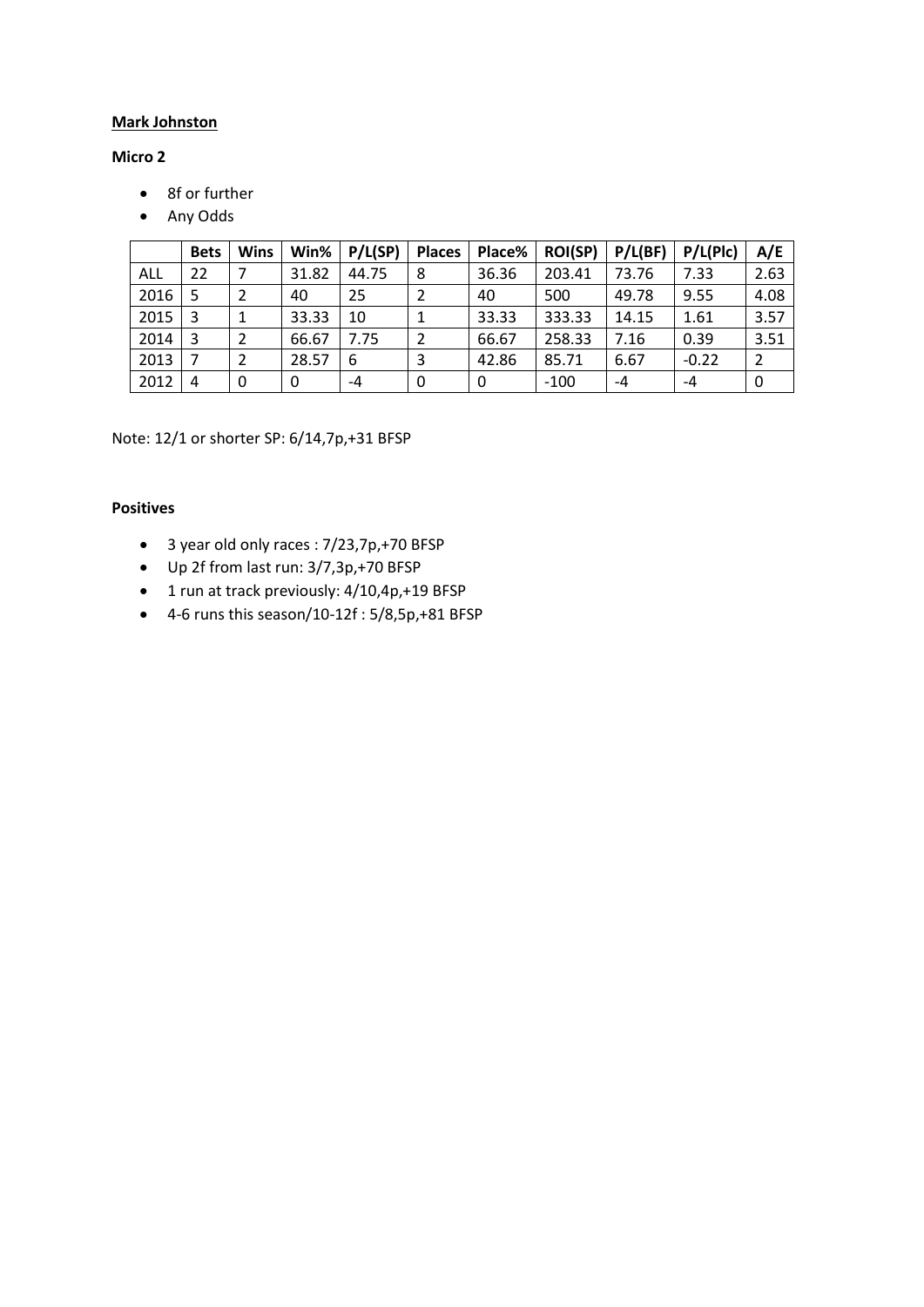### **John Gosden**

## **Micro 3**

- USA + Irish Bred
- Any Odds

|      | <b>Bets</b> | Wins | Win% | P/L(SP) | <b>Places</b> | Place% | <b>ROI(SP)</b> | P/L(BF) | P/L(Plc) | A/E  |
|------|-------------|------|------|---------|---------------|--------|----------------|---------|----------|------|
| ALL  | 20          | 6    | 30   | 20      | 11            | 55     | 100            | 26.03   | 10.45    | 1.57 |
| 2016 | 8           | 3    | 37.5 | 9       | 4             | 50     | 112.5          | 10.21   | 0.95     | 2.05 |
| 2015 |             | 1    | 50   | 13      |               | 50     | 650            | 17.08   | 3.02     | 1.96 |
| 2014 | 4           | 0    | 0    | -4      |               | 50     | $-100$         | -4      | 0.7      | 0    |
| 2013 | 2           |      | 50   |         |               | 100    | 100            | 2.71    | 1.36     |      |
| 2012 | 4           |      | 25   | 0       |               | 50     | 0              | 0.04    | 4.42     | 2.22 |

Notes: With 2 year olds this angle is 4/8,4p, +24 BFSP

# **Positives**

- Non handicaps (exc maidens) : 5/18,9p, +15 BFSP
- 1m5f : 3/4,3p,+5 BFSP
- 2YO Only Races : 4/16,5p,+16 BFSP

\*\*

#### **Richard Hannon (jnr)**

## **Positives**

- 3/1 or shorter SP:
	- o 6/9,8 p, +11 BFSP

## **Saeed Bin Suroor**

## **Positives**

- Maidens
	- o *5/10,7 p, +25 BFSP*
- Non Maiden Races
	- o 2 runs at track previously: 1/4,3p, +7 BFSP